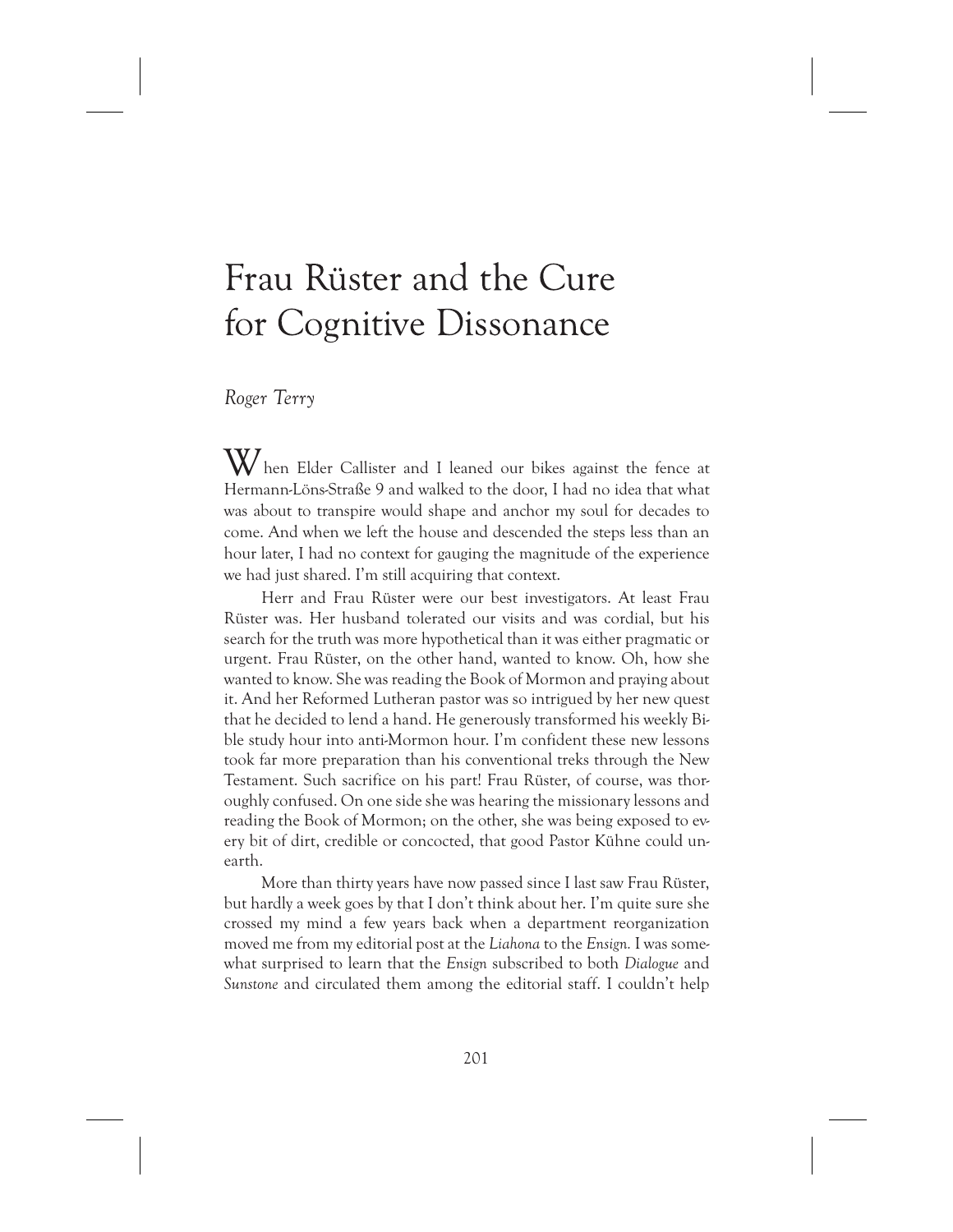wondering about these subscriptions and the reasoning behind them. But then, the *Ensign* subscribed to many interesting publications: *Journal of Mormon History, BYU Studies, Pioneer, Utah Historical Quarterly, The Religious Educator, Journal of Book of Mormon Studies, Newsweek, Time, Reader's Digest, Biblical Archeological Review, Desert Saints,* the Seventh-day Adventists' *Signs,* Billy Graham's *Decision,* the Community of Christ's *Herald,* and my own personal favorite, *Vision,* a magazine aimed at the restoration branches that split off from the Reorganized Church of Jesus Christ of Latter Day Saints in the 1980s. I figured somebody wanted the editorial staff to be informed. I wanted to be informed too. So I read all these periodicals. Took them on the bus with me as I commuted between Orem and the Church Office Building.

I learned a great deal. I learned that Tommy Lasorda coached in Ogden before he became famous in L.A. and that young Heber J. Grant had an affinity for beer. I learned that Seventh-day Adventists are saved by grace and so is Billy Graham. I learned that *Newsweek* has better cartoons than *Time.* I learned that the Community of Christ doesn't like to quote Joseph Smith. In fact, to me, they seemed a bit embarrassed at the uncomfortable fact that he is still considered their founder. I learned that, as of a couple of years ago, the restoration branches were squarely between a rock and a hard place. They believed their First Presidency and Quorum of Twelve Apostles had apostatized en masse a couple of decades ago. They wanted to organize a new church, at least a stake, but they couldn't because the revelations they still revere declare that only the First Presidency can organize a stake. I'm wondering how things will eventually shake out.

I also learned that the Garden Tomb really wasn't the place where the Savior's body was laid to rest. I learned that it was actually Sidney Rigdon who wrote the Lectures on Faith and that some of the "doctrine" in them is rather, shall we say, Protestant, and this may explain why the lectures were eventually dropped from the Doctrine and Covenants.

But of all these publications I was reading, *Dialogue* and *Sunstone* were most informative. I learned that adultery may, in fact, *not* be the sin next to murder. I learned that *Napoleon Dynamite's* Happy Hands Club represents the female cross-brain function. I learned that Noah's flood may have submerged only the Black Sea area and may have happened about 5600 B.C. I learned that the universe may be just a small portion of a more comprehensive multiverse. And I learned that in our corner of this hypothetical multiverse lives a whole host of very unhypothetical Mor-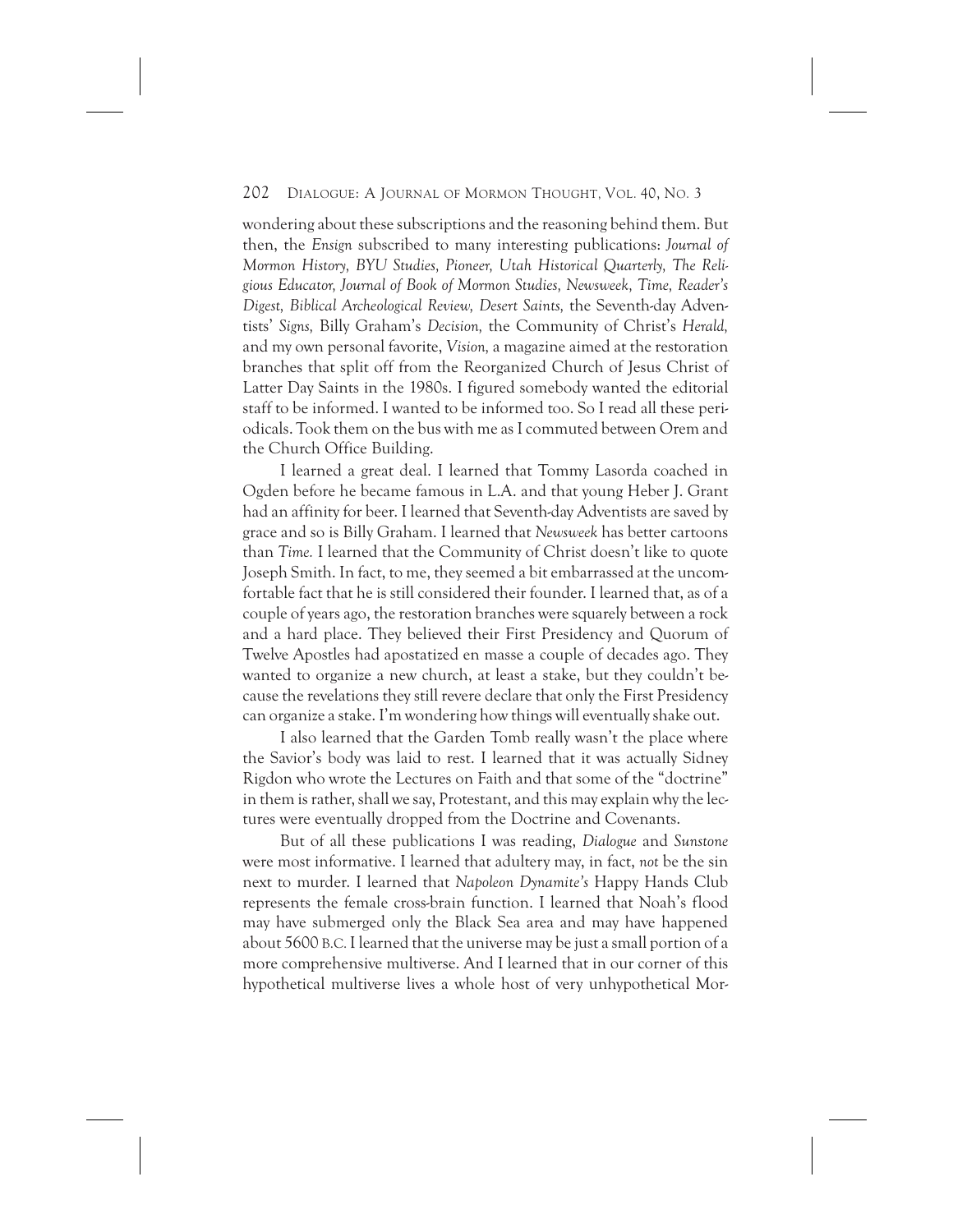mons and former Mormons and half-Mormons and quarter-Mormons and quasi-anti-neo-post-meta-counter-pseudo-Mormons who wrestle with dozens of issues and questions—everything from Native American DNA and polygamy to priesthood equality and evolution. I learned that, spiritually speaking, some of these issues have blown people adrift and have blown others apart. I learned that many intellectuals and individualists and iconoclasts have enormous frustration and microscopic patience with the perceived inflexibility and irrationality of Church bureaucracy. I generally shook my head and rolled my eyes at this last group. They had obviously never worked at Church magazines. What did they know?

I have not been naive for many years now, but this new reading opened my mind to the struggles of individuals as they come to see inconsistencies in the Church, its history, its founder, its scriptures, and its bureaucracy—as they shed their innocence and replace it with something that is far less comfortable for them and far less comforting. Most of the distress for thoughtful Mormons seems to revolve around Joseph Smith in one way or another. Rightly so. Richard Bushman stuck it in his title where no one could ignore it, but Joseph really was a rough stone. His life was surrounded by controversy because he *was* controversial—imperfect and unconventional and incomparable. Neither his fellow Saints nor his enemies could go to the Legacy Theater to see his life portrayed with skillful editing and majestic overtones. They saw him up close and personal, both the grandeur and the blemishes. Still, he himself had it so very right when he said to his followers shortly before his death, "You don't know me."1 They didn't, and we certainly don't.

Some of the questions that perplex people concern the intersection of knowledge and belief. Is it really possible to know anything for certain in the field of religion? I've read essays by faithful intellectuals, rational arguments they have constructed to support their belief in the Church and their dedication to its teachings. Others try to deflect the question. "The goal of religious development," a social scientist once asserted, "might not be the serenity of certainty, an absolute acceptance on faith, but the capacity to sustain the tension of not knowing. To be able to live with uncertainty, to be able to cope with the insecurities of an exceedingly complex world in order to control it would be a higher achievement religiously, I think."2 In other words, we should not seek to know with certainty but should embrace our uncertainty.

Another writer reasoned, "It's not too hard for me to translate 'I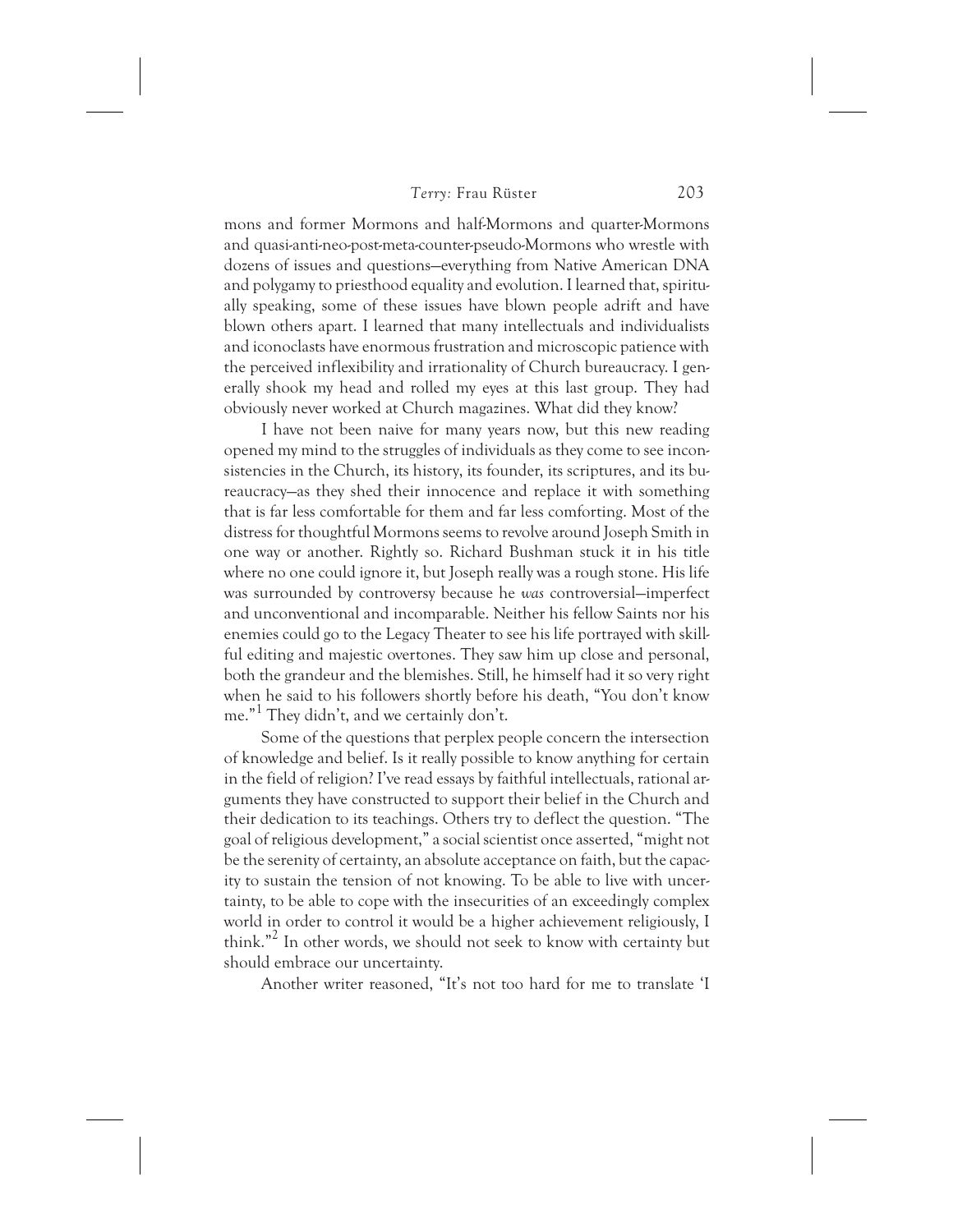know the Church is true' to 'I know I have had a burning in my bosom which confirms the goodness of the Church and the truth of the principles which it teaches.'"<sup>3</sup> His argument, apparently, is that this inner burning doesn't really constitute knowledge. So what *can* one know?

It has been a long, long time since I could say with a straight face that the gospel is simply beautiful and beautifully simple. I've gone the rounds with Correlation more than once over nebulous doctrines and unusable sources. Yes, Joseph Smith restored the fulness of the gospel, but he died before he filled in all the gaps and answered all the questions. Perhaps this was intentional.

Where Pastor Kühne got his information, Elder Callister and I didn't know; but as our Reformed Lutheran nemesis sowed the seeds of doubt, we tried to dig them up before they grew roots and sprouted. At least Elder Callister did. I was brand spankin' new in Germany and was struggling just to follow most conversations. I couldn't have added my two cents worth at that point even if I'd had the correct change. You see, I wanted to know the truth almost as desperately as Frau Rüster. Almost. I had grown up in a traditional Latter-day Saint home, but I had been more interested in sports and girls than deep religious questions, or even shallow ones. I knew all the Sunday School answers, but I'd never asked any questions—particularly the one I should have asked—until I walked through the front door of the Mission Home in Salt Lake City and became quite suddenly a stranger in a strange land. The bar in those days, of course, was much lower. The spiritual atmosphere in the Mission Home and then the LTM (which, I was told, stood for Longest Two Months) was entirely foreign to me. I struggled. I'd had six years of German in school, so the language was easy. But spiritual things were near impossible.

Most of the other elders were sure in their testimonies. They made me feel like a spiritual infant. But some others were in diapers, too—to a degree. As the weeks passed, however, they would inevitably stand in testimony meetings and tell how they had gone to an empty classroom one night and prayed and received an answer. I tried that too. But my prayers bounced off the ceiling, ricocheted around the room for a few seconds, then faded quickly into an ever-deeper silence. I was so ignorant spiritually I didn't know what a witness of the truth would feel like. If I received one, would I even recognize it?

I prayed incessantly. I pleaded. I probably made promises I knew I couldn't keep. Silence. I read the Book of Mormon through in two and a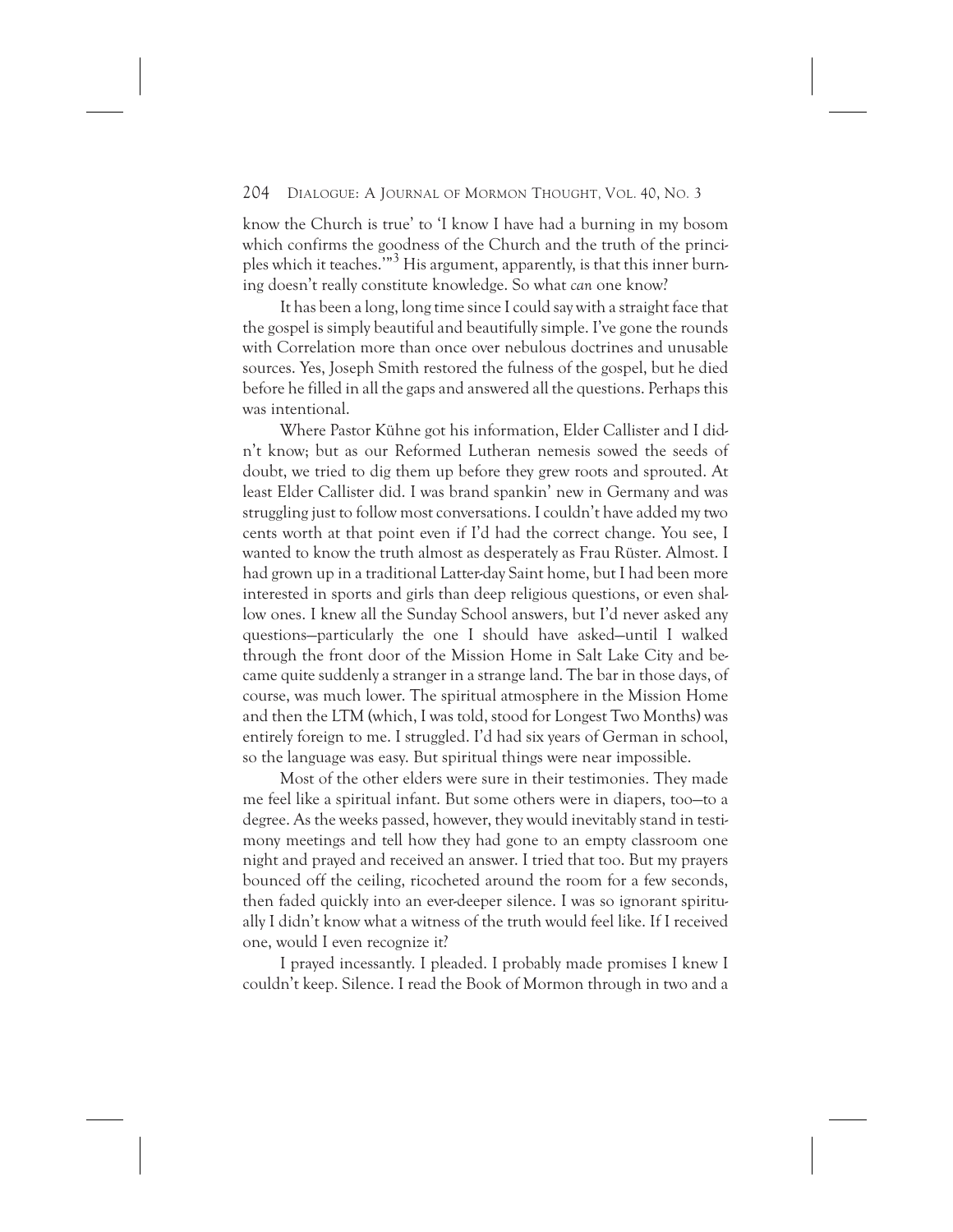half weeks. I took Moroni at his word. I asked with a sincere heart and with real intent. Silence.

I did know what the Spirit felt like. We'd met in passing a couple of times, once very impressively during the sacrament meeting where Doug King gave his mission report. But I didn't assume that this encounter constituted a witness. It was a strong feeling, certainly a burning within, but it didn't impart any knowledge to me, other than the rather obvious fact that I wanted to serve a mission and become the kind of person Doug had become. For some reason, I assumed a testimony was more than just a warm feeling. I'd had warm feelings about *The Lord of the Rings,* Charmian Carr in *The Sound of Music,* and Grandma's pumpkin chiffon pie. Maybe I was naive. Maybe I wasn't. But even the warm feeling eluded me. I swore I'd never fly off to Germany without a testimony. But I was basically chicken. I didn't want to endure the disgrace of giving up and going home. Eventually, I convinced myself that going to Germany, even without a testimony, was the right thing to do.

I arrived in Rendsburg, a small city in the heart of Schleswig-Holstein, in late August. Six weeks passed slowly without any revelations from heaven; and by the time we leaned our bikes against Rüsters' fence and approached the door, it was October. I'd been praying for a witness the whole time, but my hope was running low. Interesting thing was, I was praying for Frau Rüster to get a testimony with more real intent than I was praying for myself at that point. I loved the Rüster family because Elder Callister loved them. We prayed for them morning, noon, and night, and I pled for them in my personal prayers. I don't remember what sorts of information or disinformation Pastor Kühne was feeding Frau Rüster, but I can certainly imagine, and I know the questions he raised lay at the heart of her struggle. But she wasn't about to give in to either side so easily. She wanted to know the truth about Mormonism. She wasn't about to get baptized into this "sect" unless she got an answer. Logic and persuasion were not going to work on Frau Rüster. An LDS family was fellowshipping her and her husband, but that wasn't going to make a bit of difference either. Only the answer to one particular question would do, thank you. And for some reason God wasn't in any hurry to give that answer.

I've been intrigued recently as I've read essays and articles by Latter-day Saints of prominent (or at least assumed) intellectual stature. Sometimes I get the impression they can't see the forest for the trees. Perhaps because they grew up with it, they don't see what Frau Rüster saw so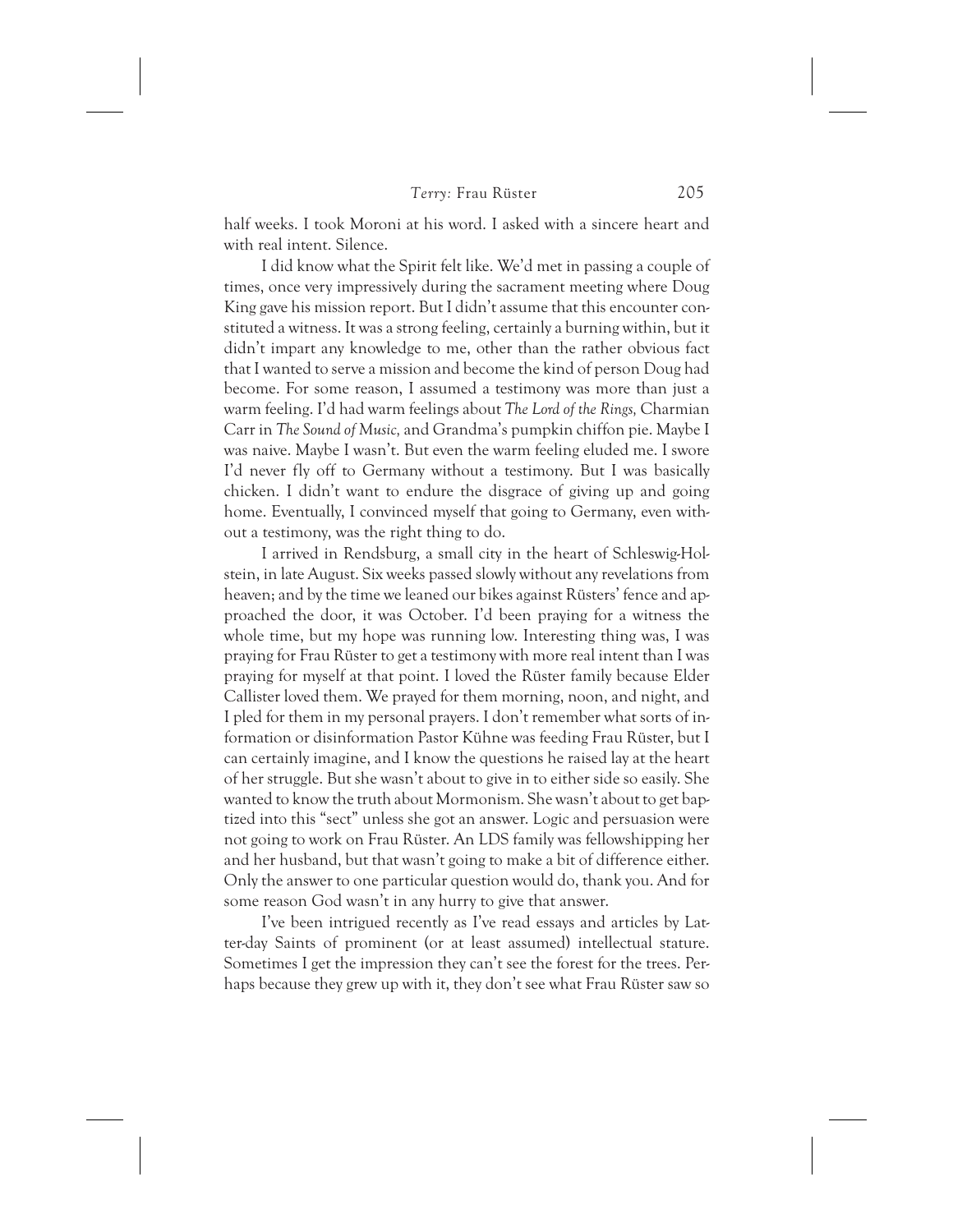clearly. The validity of the LDS Church is not to be discerned by putting all the pieces of a theological puzzle together. It isn't to be proved or disproved by determining whether Joseph Smith was involved in folk magic, by showing scientifically that Native Americans are or aren't descended from a band of wandering Israelites, or by exploring whether the politics and economics laid out in the Book of Mormon reflect Joseph's concerns about nineteenth-century America. I think I understand the questions and reservations thoughtful people have about Mormonism—doctrinal, historical, ecclesiastical, cultural, and organizational. I understand them, but for the most part I don't share them. I can't. Whenever I try, I keep coming back to what happened to me and Elder Callister and Frau Rüster on October 2, 1975, in the living room of the house on Hermann-Löns-Straße.

Frau Rüster was home alone that day—her husband was at work, her twin nine-year-old daughters at school—but she invited us in. The predictable Pastor Kühne had been by recently with a new piece of anti-Mormon propaganda, and she was perplexed. I don't remember Frau Rüster's particular question that day—it seemed she had an endless supply—but I will never forget Elder Callister's answer. Maybe he had it all planned out. Maybe the Spirit whispered something to him. Or maybe he was just at his wits' end over this exasperating woman and all her doubts. Whatever the reason, he pulled from his pocket a brochure recounting Joseph Smith's story and simply read a couple of paragraphs to her:

*It was nevertheless a fact that I had beheld a vision. I have thought since, that I felt much like Paul, when he made his defense before King Agrippa, and related the account of the vision he had when he saw a light, and heard a voice; but still there were but few who believed him; some said he was dishonest, others said he was mad; and he was ridiculed and reviled. But all this did not destroy the reality of his vision. He had seen a vision, he knew he had, and all the persecution under heaven could not make it otherwise; and though they should persecute him unto death, yet he knew, and would know to his latest breath, that he had both seen a light and heard a voice speaking unto him, and all the world could not make him think or believe otherwise.*

*So it was with me. I had actually seen a light, and in the midst of that light I saw two Personages, and they did in reality speak to me; and though I was persecuted for saying that I had seen a vision, yet it was true; and while they were persecuting me, reviling me, and speaking all manner of evil against me falsely for so saying, I was led to say in my heart: Why persecute me for telling the truth? I have actually seen a vision; and who am I that I can withstand God, or why does the world think to make me deny what I have actually seen? For I had seen a vision; I*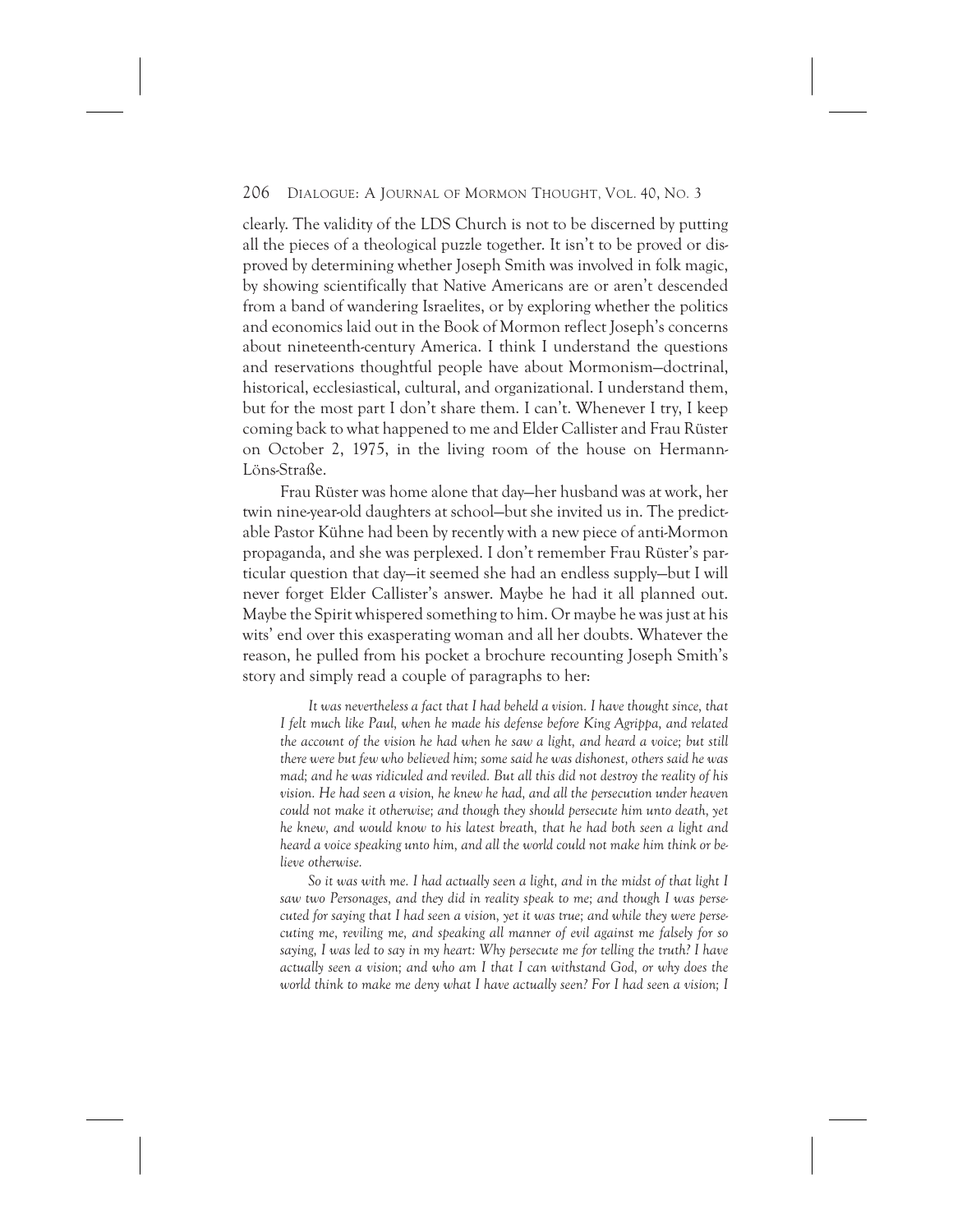*knew it, and I knew that God knew it, and I could not deny it, neither dared I do it; at least I knew that by so doing I would offend God, and come under condemnation.* (JS—H 1:24–25)

While Elder Callister was reading, a marvelous presence entered the room. How can I describe it? It was like pure electricity. It was as if an almost suffocating cloud of power and light filled the room. I have felt this power at other times in my life, but never like this, never with this intensity or immediacy or purpose. It was overwhelming, and it was the purest and holiest influence I have ever encountered. Elder Callister stopped reading, and none of us could speak for quite some time. I don't know how long we sat there in the throbbing silence. It could have been an eternity. One of Joseph Smith's teachings about the Holy Ghost was demonstrated vividly by the presence that visited us that day. It bypassed the body completely and communicated pure intelligence to the spirit. Imprinted on my soul during that encounter was a very specific and unmistakable message: "It is true! It is all true!" To this day I can honestly say I *know* only two things with absolute certainty—that I exist and the truth of what the Spirit revealed to me that day. I have never felt a presence more real than the one that came into Frau Rüster's home that day. Mere flesh and blood pale in comparison.

Eventually, not knowing what else to do, Elder Callister handed the Joseph Smith brochure to Frau Rüster and asked her to read it and pray about it. We excused ourselves. As I recall, she didn't say a word or even see us to the door. When we stepped outside into the thin air and walked to the gate, Elder Callister exclaimed, "Wow, did you feel that!"

I don't know that I answered. I had my witness. I knew. So did Frau Rüster. When we visited a couple of days later, she asked to be baptized. She said she had her answer. No more questions. We told her no. We wanted her husband to be baptized with her. We wanted him to receive the same witness. We wanted a whole family to join the Church together. Missionaries tend to be idealists. Herr Rüster was a bit shaken up by this new development, but he agreed to more seriously investigate the Church. He promised to read the Book of Mormon and pray. He never did. And I believe this is the greatest regret I have from my mission, that we insisted Frau Rüster delay her baptism. The doubts returned, and so, of course, did Pastor Kühne.

I learned through this experience that another thing Joseph Smith taught about the Holy Ghost is true: "A man may receive the Holy Ghost,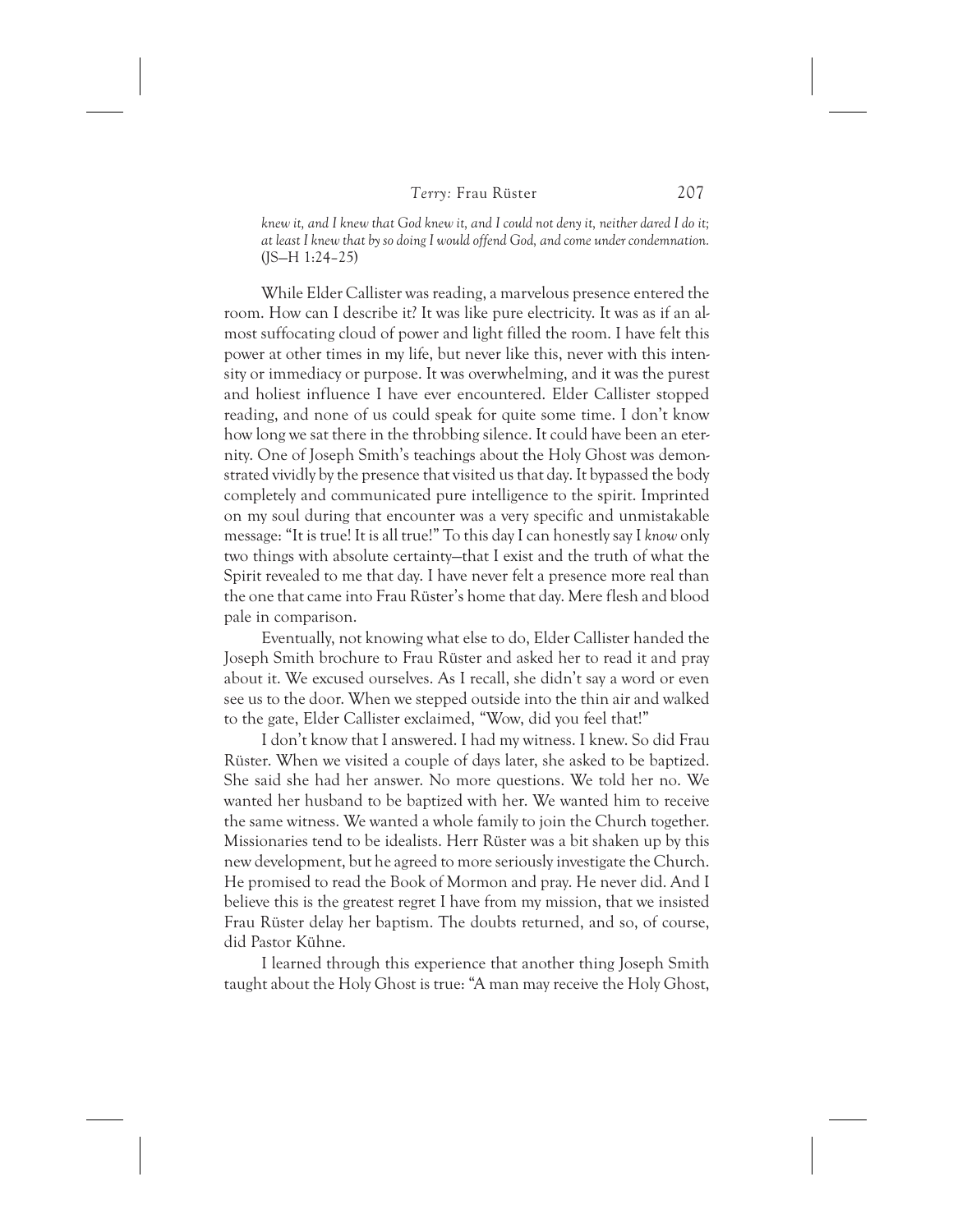and it may descend upon him and not tarry with him" (D&C 130:23). "There is a difference between the Holy Ghost and the gift of the Holy Ghost," the Prophet explained. "Cornelius received the Holy Ghost before he was baptized, which was the convincing power of God unto him of the truth of the Gospel, but he could not receive the gift of the Holy Ghost until after he was baptized. Had he not taken this sign or ordinance upon him, the Holy Ghost which convinced him of the truth of God, would have left him."4

Frau Rüster did not receive the gift of the Holy Ghost in time. Perhaps someday we will be held accountable for our decision. We were both nineteen. I hope God takes that into account. But eventually Frau Rüster lost the very thing she had prayed for and received. We were devastated.

A transfer took Elder Callister away soon after this experience. Elder Blades and I tried to teach Herr Rüster. He was indifferent. Frau Rüster faded. One day she told us that a famous pastor was coming to town to preach. She invited us to come listen to him, insisting that we would feel the Spirit when he spoke, just as we had in her living room. We went with her and her husband. Elder Blades and I didn't feel a thing. I don't think Herr Rüster did either. Frau Rüster, on the other hand, claimed she felt the Spirit there. I was not convinced, so I asked her if it was the same Spirit she had felt that October day in her living room. "No," she confessed, "that Spirit was calling me to repentance." Fascinating, I thought, how the Holy Ghost could tailor a specific message for each person present.

I've often reflected on the experience we shared that distant October day. And I've come to two conclusions. First, I'm very grateful for Frau Rüster and her sincere desire to know the truth of our message, even if she did lose that knowledge. I've wondered whose prayer was really being answered that day. I don't know. But I am fairly sure of one thing: Without her faith and persistence, I doubt that I would have received an answer to my plea. My faith was at low tide by that time. Like many people, because I had prayed long and hard and had received no answer, I was at the point of giving up. I was ready to just concede that I didn't have the faith to get a witness. If I am honest, I must confess that it was probably Frau Rüster's faith combined with Elder Callister's love and prayers for her that unleashed the powers of heaven that day. Second, regardless of why it came, I'm grateful this manifestation arrived in the presence of two other witnesses and that it came in the manner it did. I'm grateful I didn't have a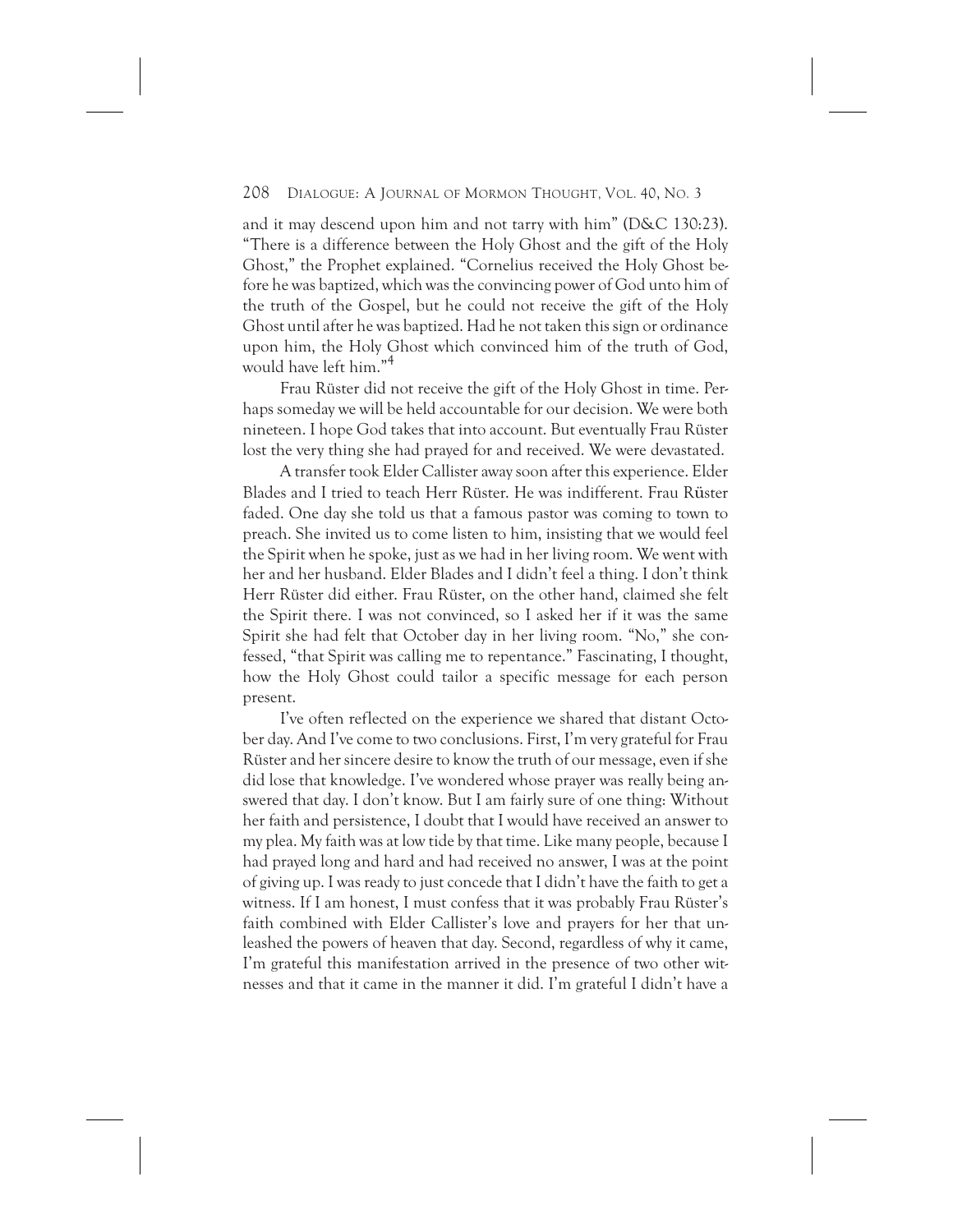warm feeling about the Book of Mormon some lonely night in the quiet confines of an empty LTM classroom. Let me be specific about this. What I experienced in Frau Rüster's living room was not a simple burning in the bosom. What we experienced was an outside presence that entered the room and filled it to overflowing. That it filled us, too, was inevitable. But because two other people were present and felt the intense power that I felt, I've never been able to talk myself out of the fact that it happened. I've never been able to convince myself that it was all just in my head—that I imagined it. No, Frau Rüster and Elder Callister have prevented that. My companion's exclamation as we walked to our bikes has been very significant to me. And so was Frau Rüster's request to be baptized. Those reactions convince me that my sometimes vivid imagination wasn't very vivid that day. This was the most real thing I've ever experienced.

I've often wondered why was I favored to have such an experience when others who pray faithfully for a sure witness find the heavens firmly closed. I don't know. Maybe most of us need a Frau Rüster. I certainly did. In fact, I'm reasonably sure, given what I know about myself and my particular bag of experiences and weaknesses, that without this overwhelming witness I would probably not be active in the Church today, perhaps not even a member. So I'm grateful for this tender mercy from heaven and for its timing.

Testimonies, of course, come in many ways, shapes, and sizes. Most often they probably come as a quiet feeling of confirmation and grow over time. Sometimes, for some reason, they seem not to come at all. But now and then, they come suddenly and with overwhelming force, and there is absolutely nothing wrong with receiving this sort of witness. If God grants it, why should I be ashamed of it or suggest that others can't have a similar experience? At least because of this encounter I understand the difference between the whisperings of the Spirit and the "power of the Holy Ghost" (Moro. 10:4), and the difference, to me, is both immense and important.

When I say I know, I don't mean that I know I had a burning feeling within. What I mean is that I know with perfect certainty the truth about something central to Mormonism. I know that Joseph Smith saw God the Father and his beloved Son. Historians may squabble over the details of the story and the differences between Joseph's various accounts. But I'm no historian. I don't know how factual all the details are. All I know is that his story, the canonized version he recorded in 1838, is accurate enough for God to endorse it as truth. This I know. I know. I know.